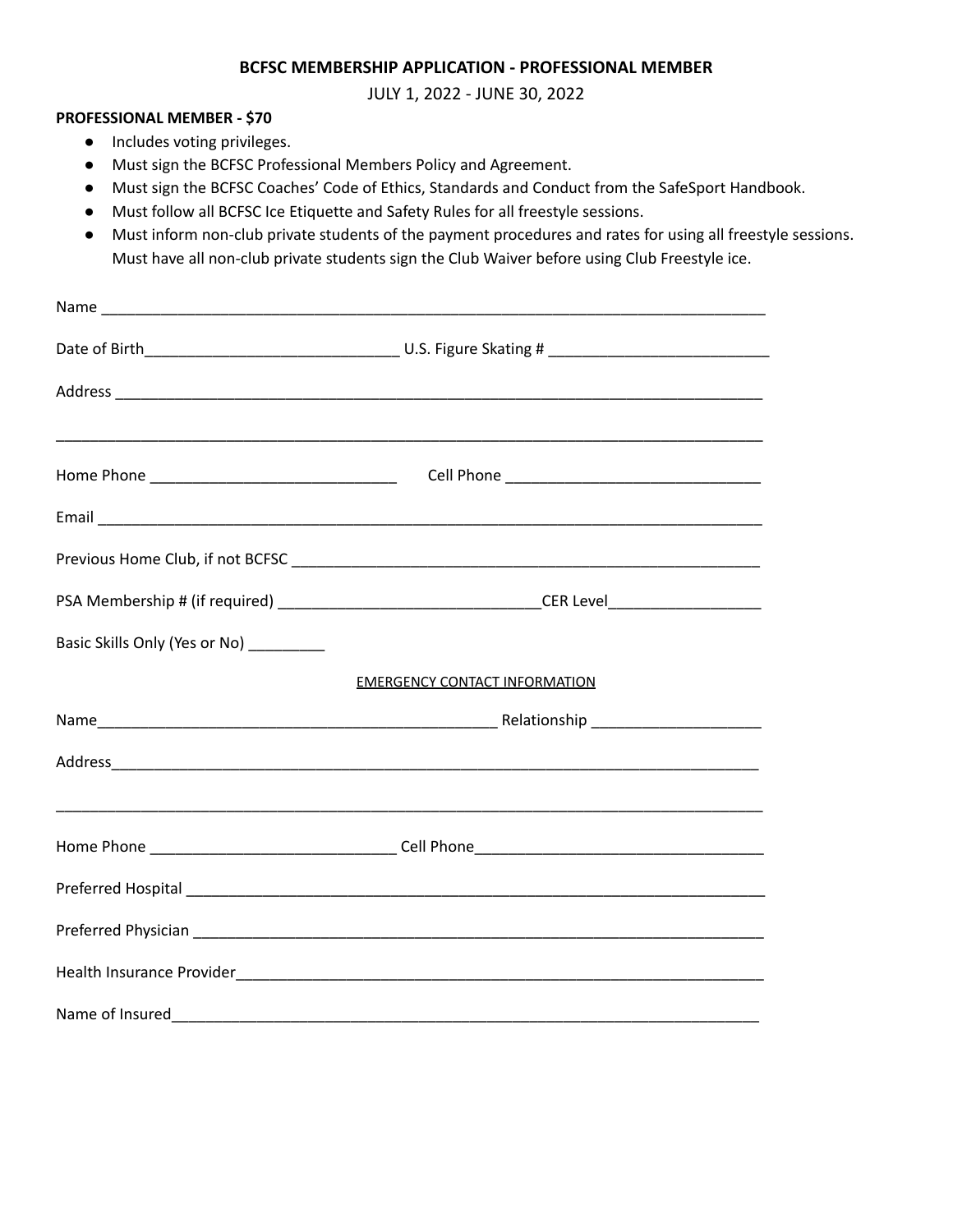### **BEAVER COUNTY FIGURE SKATING PROFESSIONAL MEMBER POLICY & AGREEMENT 2022/2023**

Professional coaches requesting teaching privileges at the Beaver County Ice Arena during Beaver County Figure Skating Club freestyle ice sessions will follow the guidelines outlined below. Teaching privileges will be permitted at the discretion of the Beaver County Figure Skating Club Board of Directors. Privileges may be withdrawn at any time for any infraction of the rules outlined below or in the Beaver County Figure Skating Club Coaches' Code of Ethics, Standards and Conduct.

THIS POLICY AND AGREEMENT MAY BE AMENDED AT ANYTIME BY THE BCFSC BOARD OF DIRECTORS AS NECESSARY.

- Professional Members must be at least 18 years of age and a high school graduate.
- PSA Membership is required by the club to teach any student in the U.S. Figure Skating Test Structure including moves in the field and free skate test elements; not required for teaching Learn to Skate USA Levels only.
- Must be in full compliance with the U.S. Figure Skating Coaches Compliance Rules before teaching any lessons on BCFSC or BCIA freestyle sessions. You must be listed 2021-2022 Coach/Instructor Compliance List available on the U.S. Figure Skating website. The list must show a "green light" for Background Screen, "yes" for proof of insurance and that you have completed the required CERs.
- The BCFSC highly recommends that all Professional Members teaching Learn to Skate USA Levels, complete the Category C CER. These courses may be taken for free at the PSA website.
- Proof of Professional Liability insurance through a skating industry carrier MUST be submitted to the BCFSC. (U.S. Figure Skating, ISI or PSA)
- No commission will be charged to BCFSC Professional Members who fully participate in teaching Learn to Skate USA classes, the Holiday Ice Show, and the Spring Ice Show.
- All Professional Members will actively promote the Club in a positive manner.
- All Professional Members, whether they are a member of the PSA or not, must adhere to the Code of Ethics and Tenets of Professionalism of the Professional Skaters Association. A violation of these guidelines will be cause for immediate suspension/termination of teaching privileges.
- Professional members of the BCFSC will at all times be loyal and uphold high standards of the Club at all BCFSC events, and where the BCFSC is being represented.
- Professional Members must act in a responsible and professional manner with all Club Members, customers, and other instructors.
- Professional Members will dress in a professional manner.
- Must inform non-club private students of the payment procedures and rates for using all freestyle sessions.
- Must inform all non-club private students/parents that they must sign the Club Waiver before using Club Freestyle ice.

By signing this agreement I accept the BCFSC Professional Policy, the BCFSC Bylaws, and operating principles of the Club. I also understand that I am morally responsible for the health and well-being of this Club and will adhere to the Member Code of Conduct of U.S. Figure Skating.

Signature \_\_\_\_\_\_\_\_\_\_\_\_\_\_\_\_\_\_\_\_\_\_\_\_\_\_\_\_\_\_\_\_\_\_\_\_\_\_\_\_\_\_\_\_\_\_\_\_\_\_\_\_\_ Date \_\_\_\_\_\_\_\_\_\_\_\_\_\_\_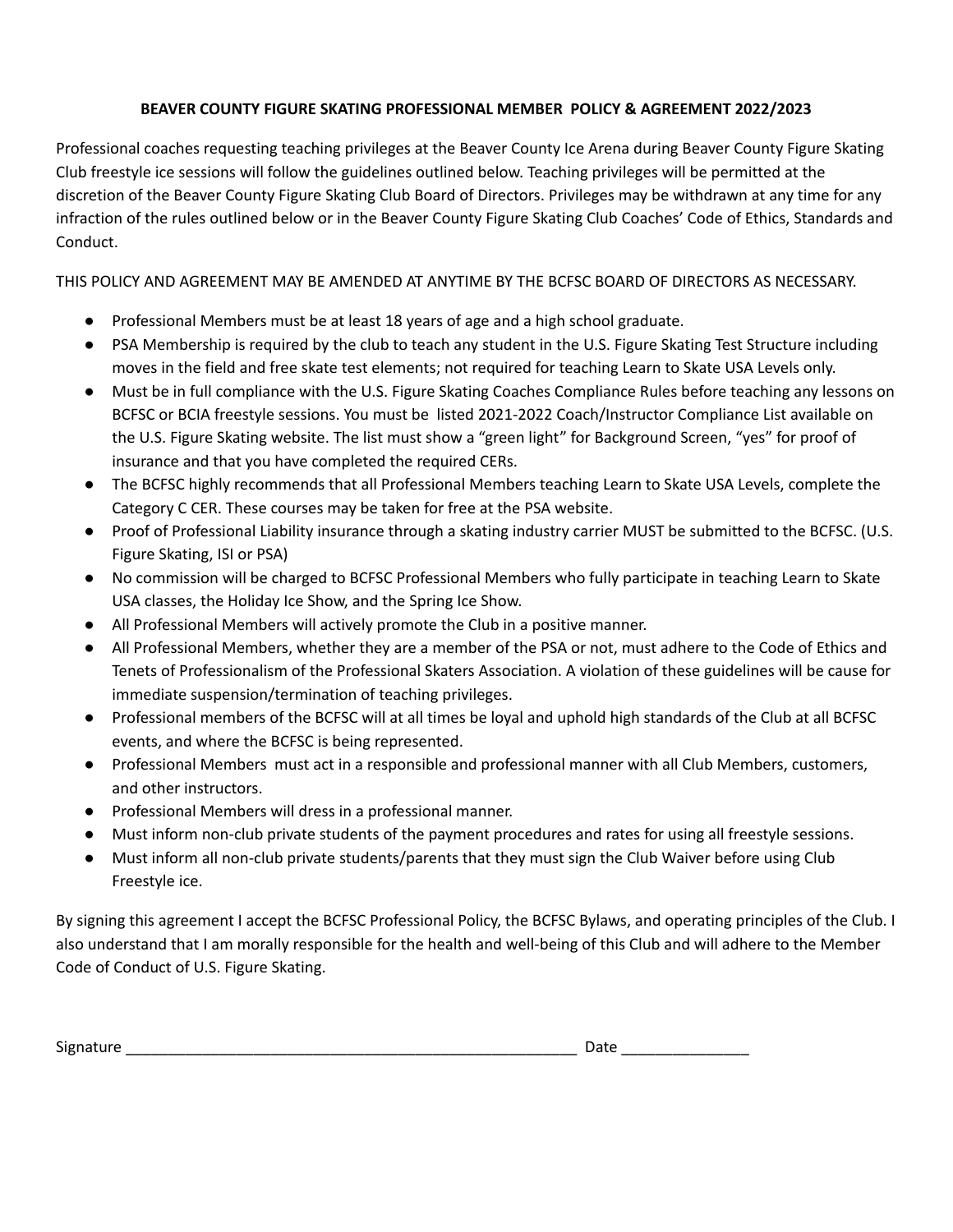## **Beaver County Figure Skating Club Coaches' Code of Ethics, Standards and Conduct 2022-2023**

**Mission Statement**: To provide a standardized guideline of ethics, standards and conduct to ensure the quality, integrity and moral environment of U.S. Figure Skating, its member clubs and programs.

**Purpose**: The BCFSC is committed to creating a safe and positive environment for members' physical, emotional and social development and ensuring that it promotes an environment free of misconduct. This information is intended to provide both the general principles and the decision rules to cover most situations encountered by coaches and instructors. It has, as its primary goal, the welfare and protection of the individuals and groups with whom coaches work.

It is the individual responsibility of each coach to aspire to the highest possible standards of conduct. Above all, coaches of young people can have great influence on developing athletes who are reliant on these coaches for the basic instruction and guidance necessary to reach the top levels. Coaches can have tremendous power over these athletes in their quest to the top. This power must not be abused. Therefore, we have set forth these codes of ethics and conduct to guide our coaches and protect our athletes for the mutual benefit of all concerned. **General Principles**:

- **Competence**: Coaches must strive to maintain high standards of excellence in their work. They should recognize the boundaries of their particular competencies and the limitations of their expertise. They should provide only those services and use only those techniques for which they are qualified by education, training and/or experience. In those areas, where recognized professional standards do not yet exist, coaches must exercise careful judgment and take appropriate precautions to protect the welfare of those with whom they work. They shall maintain knowledge of relevant scientific and professional information related to the services they render, and they must recognize the need for ongoing education. Coaches should make appropriate use of scientific, professional, technical and administrative resources.
- **Integrity**: Coaches should seek to promote integrity in their coaching profession. Coaches should always be honest, fair and respectful of others. They must not make representations about their qualifications, services, products, or fees that are false, misleading or deceptive. Coaches should strive to be aware of their own belief systems, values, needs and limitations and the effect of these on their work. To the extent feasible, they should attempt to clarify for relevant parties, the roles they are performing and to function appropriately in accordance with those roles. Coaches must avoid conflicts of interest.
- **Professional Responsibility**: Coaches must uphold professional standards of conduct, clarify their professional roles and obligations, accept appropriate responsibility for their behavior, and adapt their methods to the needs of different athletes. Coaches should consult with, refer to, or cooperate with other professionals and institutions to the extent needed to serve the best interest of their athletes, or other recipients of their services. Coaches should be concerned about the ethical compliance of their colleagues' conduct. When appropriate, they should consult with their colleagues in order to prevent or avoid unethical conduct.
- **Respect for Participants and Dignity**: Coaches shall respect the fundamental rights, dignity and worth of all participants. Coaches must be aware of cultural, individual and role differences, including those due to age, gender, race, ethnicity, national origin, religion, sexual orientation, disability, language and socioeconomic status. Coaches must eliminate the effect on their work of biases based on those factors, and they do not knowingly participate in or condone unfair discriminatory practices.
- **Concern for Others Welfare**: In their actions, coaches must consider the welfare and rights of their athletes and other participants. When conflicts occur among coaches' obligations or concerns, they should attempt to resolve these conflicts and to perform their roles in a responsible fashion that avoids or minimizes harm. Coaches shall be sensitive to differences in power between themselves and others, and should not exploit nor mislead other people during or after their relationship.